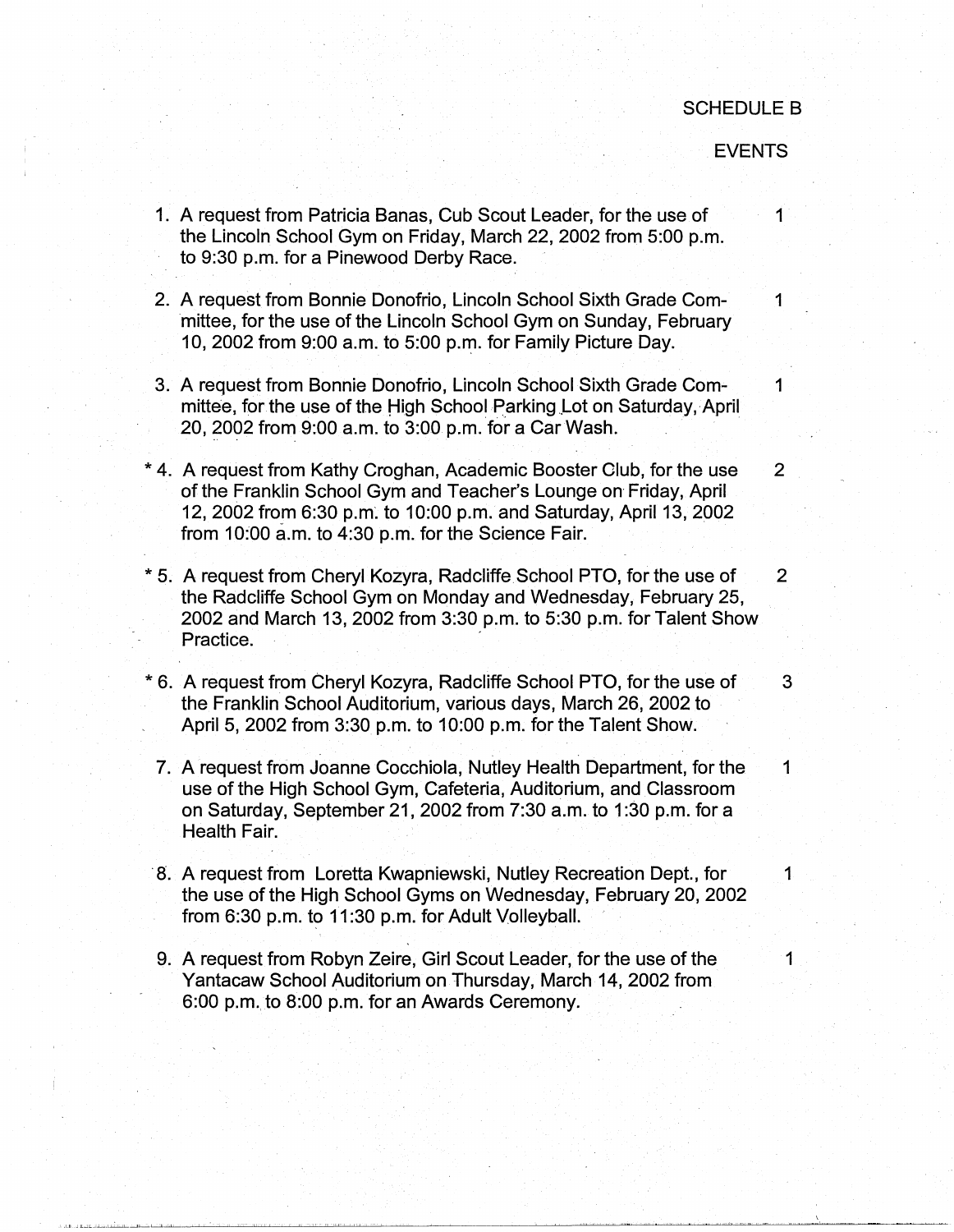- \*10. A request from Cathy Ochse, Lincoln School PTO, for the use 4 of the Franklin School Auditorium on Monday, Wednesday, and Thursday, March 11 through 14,' 2002 from 4:00 p.m. to 8:00 p.m. for Talent Show Rehearsals, and Friday, March 15, 2002 from  $6:30$  p.m. to  $9:30$  p.m. for the Talent Show.
- \*11. A request from Annmarie Nicolette, Department of Public Affairs, 7 to hang a banner on the Oval Fence from Monday, March 18 through Monday, March 25, 2002 to announce a Women's History Month Panel Presentation.
- 12. A request from Robin Greulich, Scout Leader, for the use of the 1 Spring Garden School Gym on Friday, March 22, 2002 from 7:00 p.m. to 9:00 p.m. for a Den Meeting.
- \*13. A request from Madeline Cucuzza, Fame Drama Booster Club, 4 for the use of the High School Auditorium and Wood Shop Area, Tuesday and Wednesday, February 19 and 20, 2002 from 10:00 a.m. to 7:00 p.m., and Thursday and Friday, February 21 and 22, 2002 from 5:00 p.m. to 8:00 p.m. for Senior Benefit Scenery Preparation.
- 14. A request from Karen Wlosek, NHS Crew Boosters, for the use 1 . of the High School Cafeteria on Wednesday, March 6, 2002 from 7:00 p.m. to 9:00 p.m. for a Parent Meeting.
- 15. A request from Deborah Guerriero, Brownie Scout Leader, for the 1 use of a Yantacaw School Classroom on Friday, March 1, 2002 from 11 :30 a.m. to 12:30 p.m. for a meeting.
- 16. A request from Patricia Sainz, Radcliffe Parent, for the use of the 1 Radcliffe School Kindergarten Classroom on Friday, February 22, 2002 from 9:30 a.m. to 11:00 a.m. for Talent Show Practice.
- \*17. A request from Patricia Banas, Cub Scout Leader, for the use of 2 the Lincoln School Teacher's Cafeteria on Fridays, March 1 and April 5, 2002 from 3:30 p.m. to 4:30 p.m. for meetings.